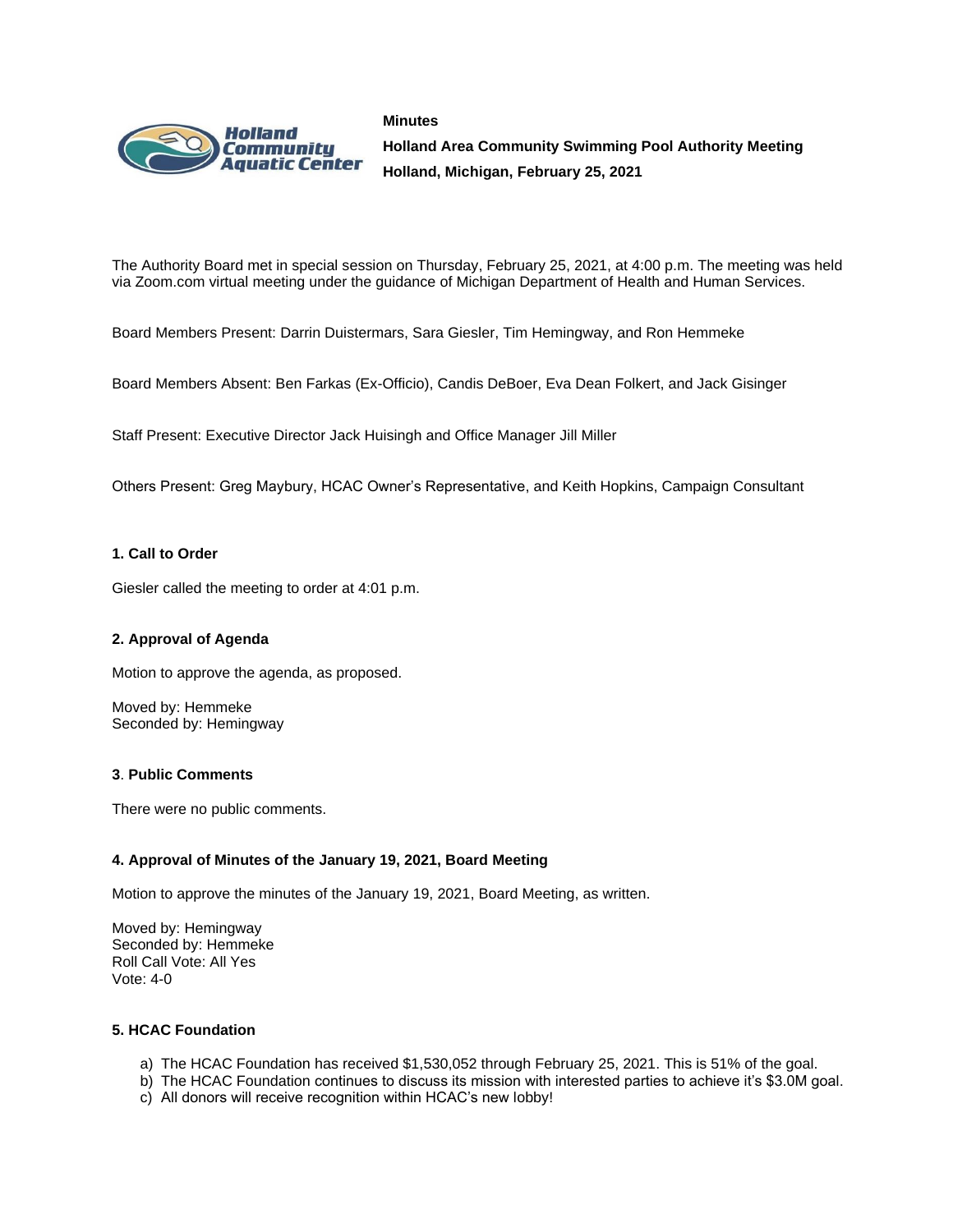d) Hopkins Fundraising Consulting contract will end in April 2021, however, has Mr. Hopkins has graciously offered to continue to support this campaign at no charge.

# **6. HCAC Next Gen Project Status Update**

Maybury provided the Board with a brief construction update including:

- a) Construction timing is on track with the new natatorium ready for occupancy in January/February 2022.
- b) New Community Pools construction has begun and is planned to require 6-8 months.
- c) While no budget changes have been made since the last meeting, \$20K in owner costs have been added in anticipation of a significant spike in natural gas prices (related to the Texas weather-related energy surge). Huisingh added that 80-90% of natural gas for the organization is purchased on contract.

## **7. HACSPA Committee Reports**

- a) Executive Committee
	- i. Giesler reported that HACSPA is awaiting a new HACSPA Board appointment from the Park Township Board to replace outgoing representative Jack Gisinger who is moving to the East Coast of the United States.

### b) Finance Committee

i. Huisingh reported the HCAC budget is tracking slightly above plan from the first of the year, primarily due to the natural gas cost spike and labor costs as a result of wage increases and new building launch readiness. Overall, still positive and ahead of plan.

c) Safety and Public Relations Committee

i. The Committee met with HCAC staff to review current methods of communications and affirmed the following:

- Need for a centralized communications point person (or gatekeeper).
- Need to focus additional efforts on those we don't currently serve well.
- Need to expanding the current Boileau scope of work to include revised messaging and marketing communications with a potential for a logo change.
- Need to achieve a larger and more comprehensive marketing communications plan to address the above-mentioned opportunities.

## **8. Executive Director Update (Huisingh)**

- a) COVID-19 restrictions continue with 25% capacity restraints.
- b) HCAC remains open with strong customer support regarding safety and continued dialog with Ottawa County Health Dept. regarding specific aquatics capabilities/restrictions.
- c) HCAC customer volume continues to increase and we continue to add in-person swim lessons and instructor-led fitness classes.
- d) We are rebuilding and growing our staff as we grow and prepare for additional re-opening options including: in-person School swim lessons, therapy, fitness, and potential "private rental" concept options for the family swim area. The spa will re-open on March 1.
- e) Overall, usage has increased by an additional 10% since our last meeting.
- f) HCAC completed its 1<sup>st</sup> NCAA D2 Championship hosted by GVSU and Davenport Universities. HCAC received accolades from the GLIAC commissioner and both hosts. Huisingh recognized a great job done by all HCAC staff.
- g) HCAC has received a commitment from Mary Free Bed Therapy and Rehabilitation Services to provide its services from with HCAC. Specifically, professional services of MFB will support services for; pain,